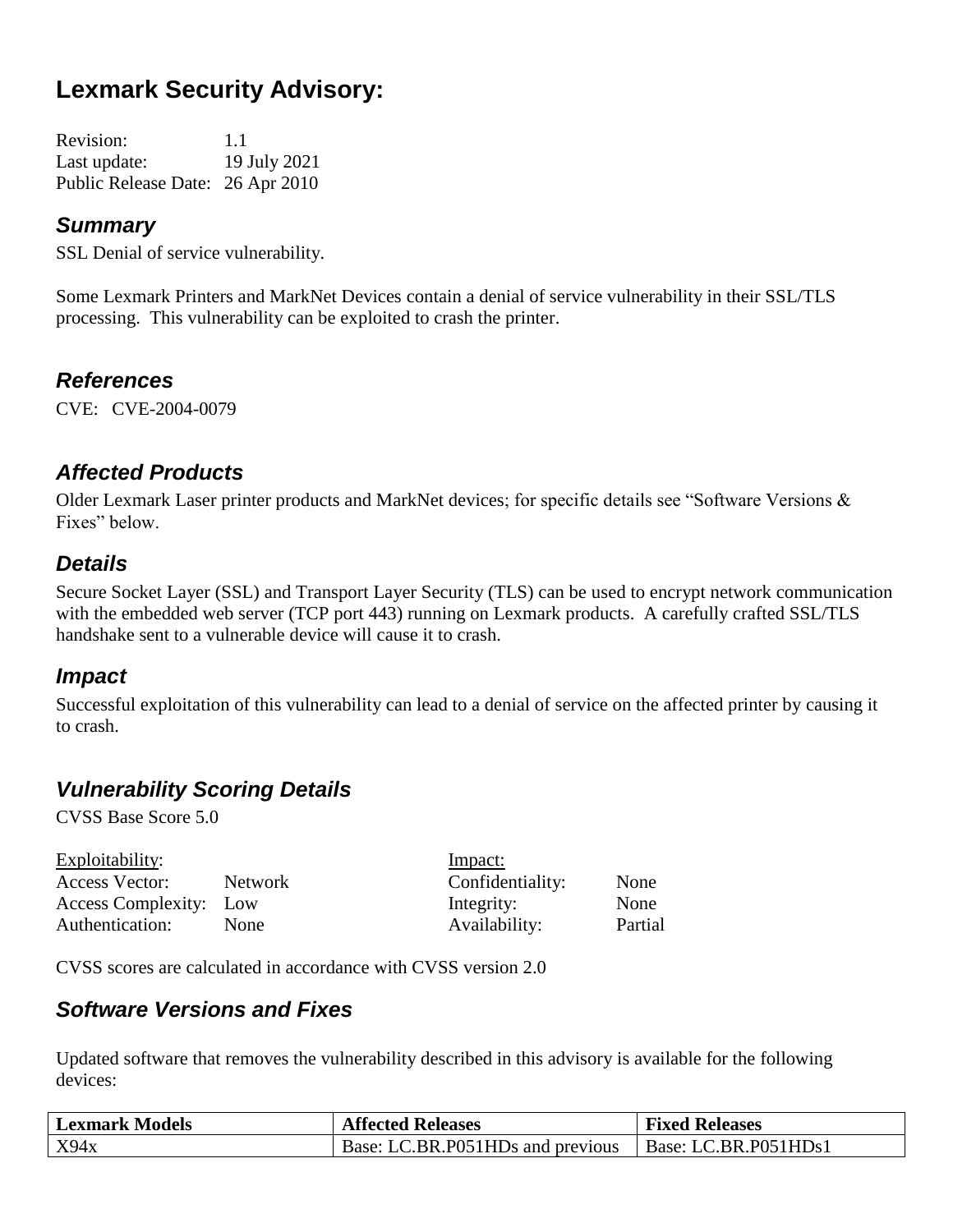|             | Net: NC.NPS.N129S and previous    | Net: NC.NPS.N129S1        |
|-------------|-----------------------------------|---------------------------|
| X85x        | Base: LC4.BE.P457S and previous   | Base: LC4.BE.P457S1       |
|             | Net: NC2.NPS.N222S and previous   | Net: NC2.NPS.N222S1       |
| X782e       | Base: LC2.TO.P305cS and previous  | Base: LC2.TO.P305cS1      |
|             | Net: NC2.NPS.N222S and previous   | Net: NC2.NPS.N222S1       |
| X772e       | Base: LC.TR.P275S and previous    | Base: LC2.TR.P275S1       |
|             | Net: NC2.NPS.N222S and previous   | Net: NC2.NPS.N222S1       |
| X644 & X646 | Base: LC2.MC.P307aS and previous  | Base: LC2.MC.P307aS1      |
|             | Net: NC2.NPS.N222S and previous   | Net: NC2.NPS.N222S1       |
| X64xef      | Base: LC2.TI.P305aS and previous  | Base: LC2.TI.P305aS1      |
|             | Net: NC2.NPS.N222S and previous   | Net: NC2.NPS.N222S1       |
| X642        | Base: LC2.MB.P307bS and previous  | Base: LC2.MB.P307bS1      |
|             | Net: NC2.NPS.N222S and previous   | Net: NC2.NPS.N222S1       |
| W840        | Base: LS.HA.P121S and previous    | Base: LS.HA.P121S1        |
|             | Net: NS.NP.N118S previous         | Net: NS.NP.N118S1         |
| T64x        | Base: LS.ST.P240S and previous    | Base: LS.ST.P240S1        |
|             | Net: NS.NP.N219S and previous     | Net: NS.NP.N219S1         |
| N70xxe      | Net: LC.CO.N069 and previous      | Net: LC.CO.N070           |
| C935dn      | Base: LC.JO.P051S and previous    |                           |
|             | Net: NC.NPS.N129S and previous    | Net: NC.NPS.N129S1        |
| C920        | Base: LS.TA.P127S and previous    | <b>Base: LS.TA.P127S1</b> |
|             | Net: NS.NP.N219S and previous     | Net: NS.NP.N219S1         |
| C78x        | Base: LC.IO.P165aS and previous   | Base: LC.IO.P165aS1       |
|             | Net: NC2.NPS.N222S and previous   | Net: NC2.NPS.N222S1       |
| C77x        | Base: LC.CM.P027bS and previous   | Base: LC.CM.P027bS1       |
|             | Net. NCC.NPS.N107S1 and previous  | Net: NCC.NPS.N107S1       |
| C53x        | Base: LS.SW.P026avcS and previous | Base: LS.SW.P026avcS1     |
|             | Net: NSF.NP.N026S and previous    | Net: NSF.NP.N026S1        |
| C52x        | LS.FA.P129S and previous          | <b>Base: LS.FA.P129S1</b> |
|             | Net: NS.NP.N219S and previous     | Net: NS.NP.N219S1         |
| $25$ xxN    | Base: LCL.CU.P106 and previous    | Base: LC.CU.P107          |
|             | Net: NCL.NA.N105 and previous     | Net: NCL.NA.N106          |

# *IPDS DLE Versions and Fixes*

| <b>Lexmark Models</b> | <b>Fixed Releases</b> |
|-----------------------|-----------------------|
| X94x                  | Base: LC.BR.P051HDs1  |
|                       | Net: NC.NPS.N129S1    |
| X85x                  | Base: LC4.BE.P457S1   |
|                       | Net: NC2.NPS.N222S1   |
| X782e                 | Base: LC2.TO.P305cS1  |
|                       | Net: NC2.NPS.N222S1   |
| X644 & X646           | Base: LC2.MC.P307aS1  |
|                       | Net: NC2.NPS.N222S1   |
| X64xef                | Base: LC2.TI.P305aS1  |
|                       | Net: NC2.NPS.N222S1   |
| W840                  | Base: LS.HA.P225S     |
|                       | Net: NS.NP.N259*      |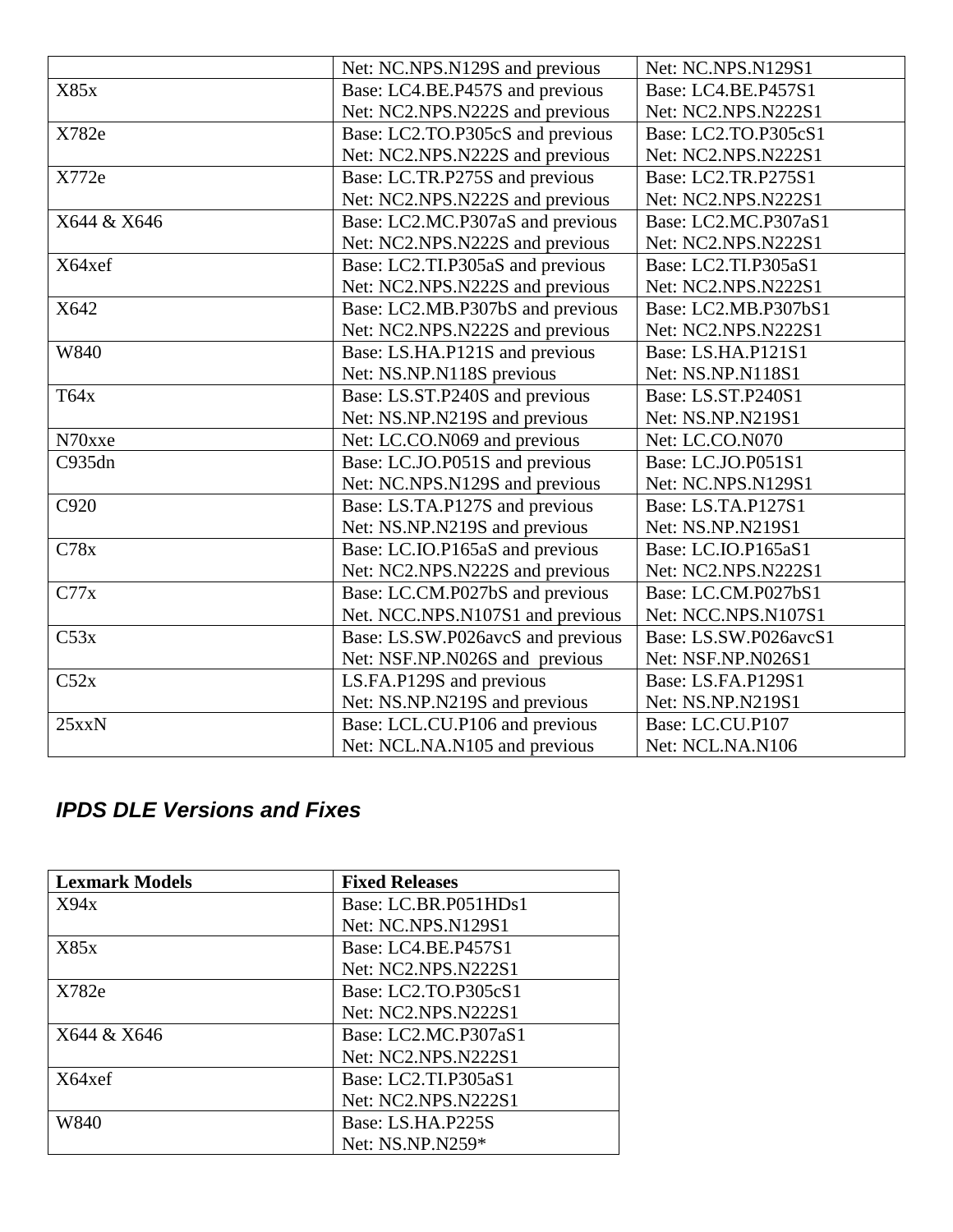| T64x   | Base: LS.ST.P240S1  |
|--------|---------------------|
|        | Net: NS.NP.N219S1   |
| C935dn | Base: LC.JO.P051S1  |
|        | Net: NC.NPS.N129S1  |
| C920   | Base: LS.TA.P127EPs |
|        | Net: NS.NP.N219S1   |
| C78x   | Base: LC.IO.P165aS1 |
|        | Net: NC2.NPS.N222S1 |
| C77x   | Base: LC.CM.P027bS1 |
|        | Net: NCC.NPS.N107S1 |

\*A network firmware update is required AFTER the base has been updated for this device.

# *Forms DLE Versions and Fixes*

Updated software that removes the vulnerability described in this advisory is available for the following devices:

| <b>Lexmark Models</b> | <b>Fixed Releases</b>     |
|-----------------------|---------------------------|
| X94x                  | Base: LC.BR.P051HDs1      |
|                       | <b>Net: NC.NPS.N129S1</b> |
| X85x                  | Base: LC4.BE.P457S1       |
|                       | Net: NC2.NPS.N222S1       |
| X782e                 | Base: LC2.TO.P305cS1      |
|                       | Net: NC2.NPS.N222S1       |
| X644 & X646           | Base: LC2.MC.P307aS1      |
|                       | Net: NC2.NPS.N222S1       |
| X64xef                | Base: LC2.TI.P305aS1      |
|                       | Net: NC2.NPS.N222S1       |
| X642                  | Base: LC2.MB.P307bS1      |
|                       | Net: NC2.NPS.N222S1       |
| W840                  | Base: LD.HA.FM139s        |
|                       | Net: NS.NP.N259*          |
| T64x                  | Base: LD.ST.FM152s        |
|                       | Net: NS.NP.N259*          |
| C935dn                | Base: LC.JO.P051S1        |
|                       | Net: NC.NPS.N129S1        |
| C920                  | Base: LD.TA.FM130s        |
|                       | Net: NS.NP.N219S1         |
| C78x                  | Base: LC.IO.P165aS1       |
|                       | Net: NC2.NPS.N222S1       |
| C77x                  | Base: LC.CM.P027bS1       |
|                       | Net: NCC.NPS.N107S1       |
| C53x                  | Base: LS.SW.P026avcS1     |
|                       | Net: NSF.NP.N026S1        |
| C52x                  | Base: LD.FA.FM131s        |
|                       | Net: NS.NP.N219S1         |

\*A network firmware update is required AFTER the base has been updated for this device.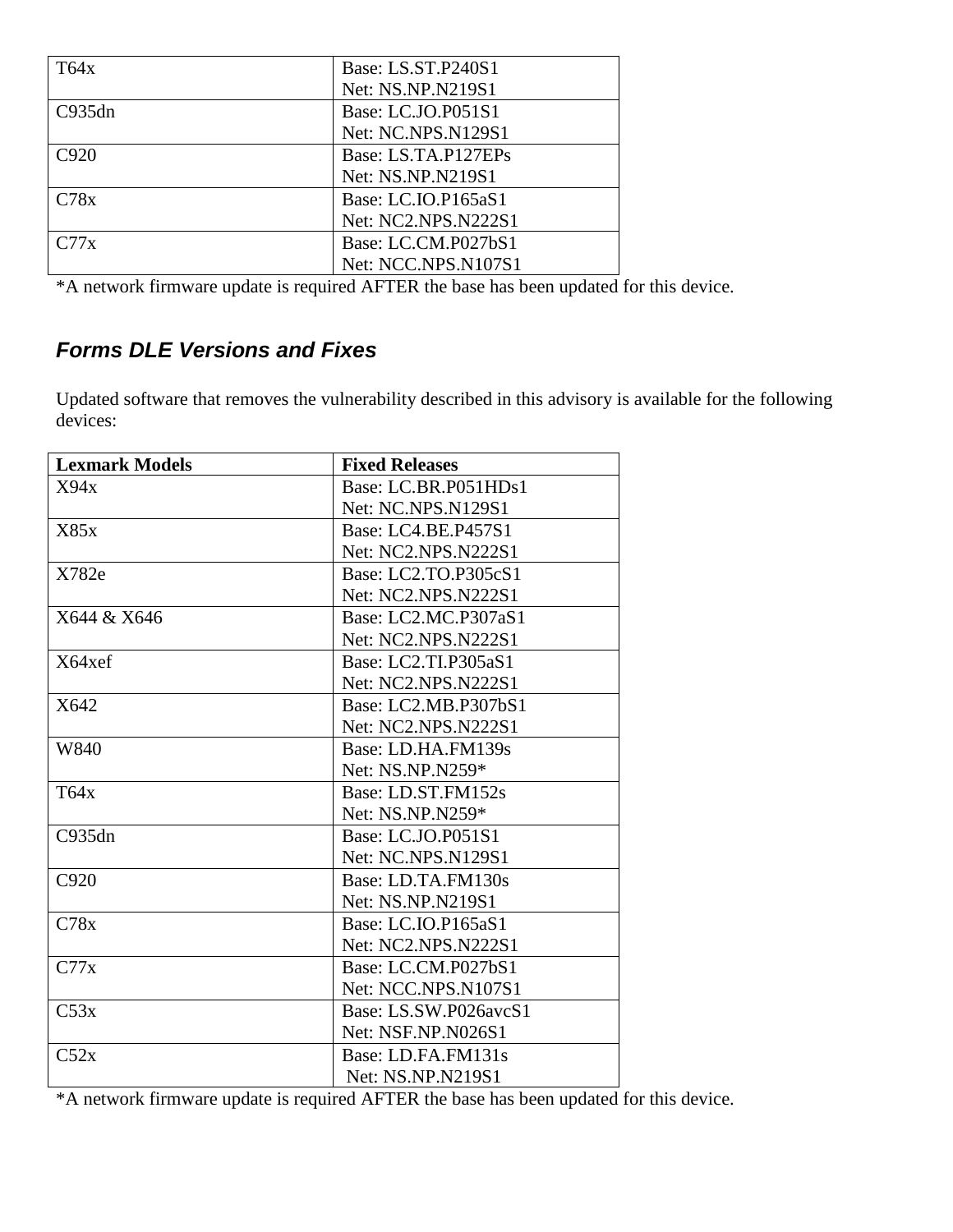### *Barcode DLE Versions and Fixes*

Updated software that removes the vulnerability described in this advisory is available for the following devices:

| <b>Lexmark Models</b> | <b>Fixed Releases</b>     |
|-----------------------|---------------------------|
| X94x                  | Base: LC.BR.P051HDs1      |
|                       | Net: NC.NPS.N129S1        |
| X85x                  | Base: LC4.BE.P457S1       |
|                       | Net: NC2.NPS.N222S1       |
| X782e                 | Base: LC2.TO.P305cS1      |
|                       | Net: NC2.NPS.N222S1       |
| X772e                 | Base: LC2.TR.P275S1       |
|                       | Net: NC2.NPS.N222S1       |
| X644 & X646           | Base: LC2.MC.P307aS1      |
|                       | Net: NC2.NPS.N222S1       |
| X64xef                | Base: LC2.TI.P305aS1      |
|                       | Net: NC2.NPS.N222S1       |
| X642                  | Base: LC2.MB.P307bS1      |
|                       | Net: NC2.NPS.N222S1       |
| W840                  | Base: LD.HA.BC104s        |
|                       | Net: NS.NP.N259*          |
| T64x                  | Base: LS.ST.P240S1        |
|                       | Net: NS.NP.N219S1         |
| C935dn                | Base: LC.JO.P051S1        |
|                       | Net: NC.NPS.N129S1        |
| C920                  | Base: LD.TA.BC109s        |
|                       | Net: NS.NP.N219S1         |
| C78x                  | Base: LC.IO.P165aS1       |
|                       | Net: NC2.NPS.N222S1       |
| C77x                  | Base: LC.CM.P027bS1       |
|                       | Net: NCC.NPS.N107S1       |
| C53x                  | Base: LS.SW.P026avcS1     |
|                       | Net: NSF.NP.N026S1        |
| C52x                  | <b>Base: LS.FA.P129S1</b> |
|                       | Net: NS.NP.N219S1         |

\*A network firmware update is required AFTER the base has been updated for this device.

## *Prescribe DLE Versions and Fixes*

Updated software that removes the vulnerability described in this advisory is available for the following devices:

| <b>Lexmark Models</b> | <b>Fixed Releases</b> |
|-----------------------|-----------------------|
| X94x                  | Base: LC.BR.P051HDs1  |
|                       | Net: NC.NPS.N129S1    |
| X85x                  | Base: LC4.BE.P457S1   |
|                       | Net: NC2.NPS.N222S1   |
| X782e                 | Base: LC2.TO.P305cS1  |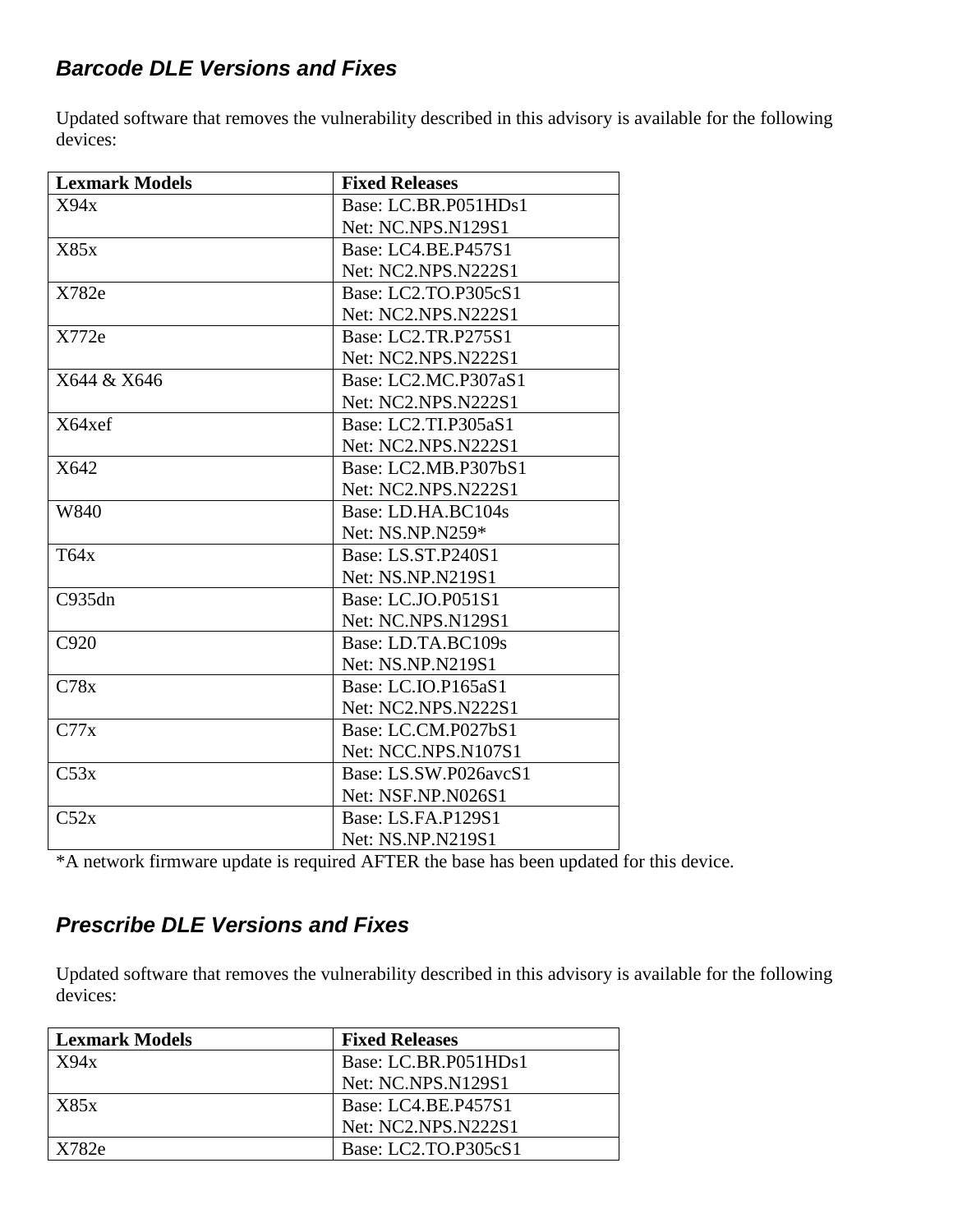|             | Net: NC2.NPS.N222S1        |
|-------------|----------------------------|
| X644 & X646 | Base: LC2.MC.P307aS1       |
|             | <b>Net: NC2.NPS.N222S1</b> |
| X64xef      | Base: LC2.TI.P305aS1       |
|             | <b>Net: NC2.NPS.N222S1</b> |
| X642        | Base: LC2.MB.P307bS1       |
|             | Net: NC2.NPS.N222S1        |
| W840        | Base: LS.HA.P121S1         |
|             | Net: NS.NP.N118S1          |
| T64x        | Base: LS.ST.P240S1         |
|             | Net: NS.NP.N219S1          |
| C935dn      | Base: LC.JO.P051S1         |
|             | <b>Net: NC.NPS.N129S1</b>  |
| C78x        | Base: LC.IO.P165aS1        |
|             | <b>Net: NC2.NPS.N222S1</b> |
| C77x        | Base: LC.CM.P027bS1        |
|             | Net: NCC.NPS.N107S1        |

# *PrintCryption DLE Versions and Fixes*

Updated software that removes the vulnerability described in this advisory is available for the following devices:

| <b>Lexmark Models</b> | <b>Fixed Releases</b>     |
|-----------------------|---------------------------|
| X94x                  | Base: LC.BR.P051HDs1      |
|                       | <b>Net: NC.NPS.N129S1</b> |
| X85x                  | Base: LC4.BE.P457S1       |
|                       | Net: NC2.NPS.N222S1       |
| X644 & X646           | Base: LC2.MC.P307aS1      |
|                       | Net: NC2.NPS.N222S1       |
| X642                  | Base: LC2.MB.P307bS1      |
|                       | Net: NC2.NPS.N222S1       |
| W840                  | Base: LS.HA.P236LPCs      |
|                       | Net: NS.NP.N234LPCs       |
| T64x                  | Base: LS.ST.P240LPCs      |
|                       | Net: NS.NP.N234LPCs       |
| C935dn                | Base: LC.JO.P051S1        |
|                       | Net: NC.NPS.N129S1        |
| C920                  | Base: LS.TA.P127LPCs      |
|                       | Net: NS.NP.N234LPCs       |
| C78x                  | Base: LC.IO.P165aS1       |
|                       | Net: NC2.NPS.N222S1       |
| C77x                  | Base: LC.CM.P027bLPCs     |
|                       | Net: NCC.NPS.N116LPs      |
| C53x                  | Base: LS.SW.P027LPCs      |
|                       | Net: NSF.NP.N019LPCs      |
| C52x                  | Base: LS.FA.P129LPCs      |
|                       | Net: NS.NP.N234LPCs       |